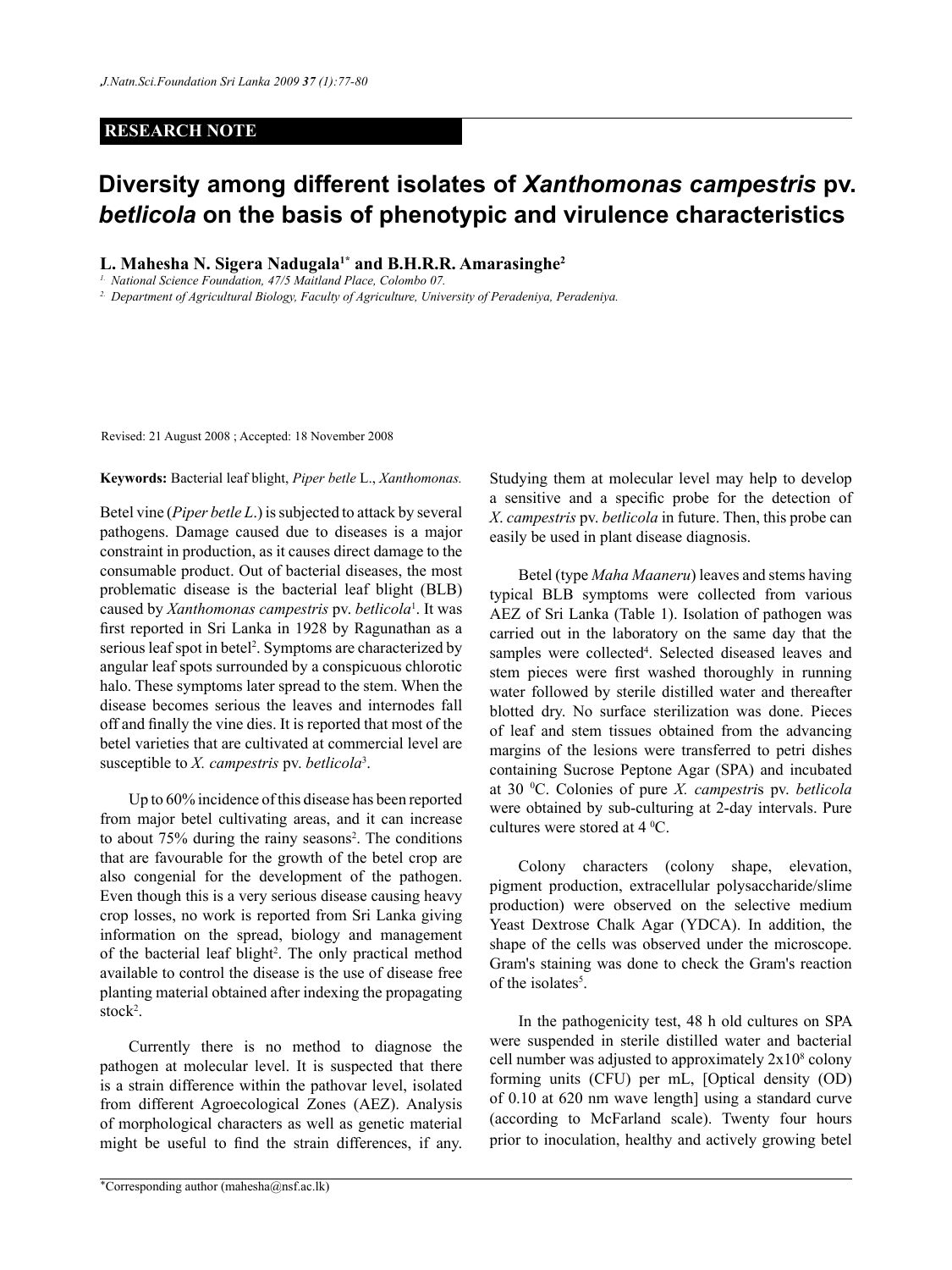vines (type *Maha Maaneru*) in pots were kept in a moist chamber. The temperature and relative humidity inside the chamber were maintained between  $21-23$  °C and 75%, respectively. Betel leaves were inoculated with the bacterial suspension (2x108 CFUs/mL) by spraying both surfaces of all the leaves of test plants with a low pressure hand sprayer. The leaves were wounded by a tooth pick close to mid rib at three places before inoculation. Null reaction of pathogenicity was carried out by spraying sterile distilled water on both surfaces of the control plants

**Table 1:** Description of collected samples

| <b>District</b> | Agroecological<br>Zone (AEZ) | Location                                           | Isolate code            |
|-----------------|------------------------------|----------------------------------------------------|-------------------------|
| 1. Colombo      | W1.3                         | 1. Papiliyana<br>2. Hokandara<br>3. Godagama       | X.101<br>X.102<br>X.103 |
| 2. Kegalle      | WI.2                         | 1. Wewaldeniya<br>2. Galigamuwa<br>3. Nelumdeniya  | X.201<br>X.202<br>X.203 |
| 3. Gampaha      | W1.3                         | 1. Viragula<br>2. Kirindiwela<br>3. Kannimhara     | X.301<br>X.302<br>X.303 |
| 4. Kalutara     | $WL$ 3                       | 1. Horana<br>2. Agalawatte<br>3 Panadura           | X 401<br>X.402<br>X.403 |
| 5. Kandy        | MW <sub>2</sub>              | 1. Meewathura<br>2. Katugasthota<br>3. Thalathuoya | X.501<br>X.502<br>X.503 |
| 6 Galle         | WL 4 & WL 3                  | 1. Ambalangoda<br>2 Yakkalamula<br>3. Ginthota     | X.601<br>X.602<br>X.603 |
| 7. Kurunegala   | $\Pi$ . 1                    | 1. Dambadeniya<br>2. Narammala<br>3. Welikare      | X.701<br>X.702<br>X.703 |

Note: WL – Low country Wet zone

MW – Mid country Wet zone

IL – Low country Intermediate zone

in which leaves were pricked at three places close to mid rib. Each isolate had three replicates. After inoculation, plants were placed again in the moist chamber where the temperature and relative humidity were maintained between  $21-23$  °C and 75%, respectively for 30 days.

All isolates produced mucoid, convex, shiny, colonies with yellow colour pigment (Xanthomonadin) and extracellular polysaccharide slime, which confirmed that the isolates belong to the genus *Xanthomonas*. All isolates were Gram-negative and the cells were rod shaped which gave additional evidences about the identity of the

isolate. The yellow colour pigment of isolates showed slight differences in colour intensity. The % CYM values are given in Table 2. For further confirmation, a pathogenicity test was conducted. According to literature the blight symptoms on betel is caused only by *X*. *campestri*s pv. *betlicola* and the pathogen is highly host specific<sup>6</sup>. All the isolates produced disease symptoms on betel plants. These evidences confirmed that the isolates belong to the *X*. *campestris* pv. *betlicola* group.

**Table 2**: Colour intensity of the polysaccharide slime, produced by different *Xanthomonas* isolates, on yeast extract chalk agar according to INVAM colour chart, Morgantown, WV<sup>8</sup>.

| Isolate code | % CYM    |  |
|--------------|----------|--|
| X.101        | 0,100,40 |  |
| X.102        | 0,90,10  |  |
| X.103        | 0,80,10  |  |
| X.201        | 0,80,40  |  |
| X.202        | 0,100,40 |  |
| X.203        | 0,100,20 |  |
| X.301        | 0,40,0   |  |
| X.302        | 0,60,0   |  |
| X.303        | 0,100,10 |  |
| X.401        | 0,90,10  |  |
| X.402        | 0,90,10  |  |
| X.403        | 0,70,0   |  |
| X.501        | 0,70,0   |  |
| X.502        | 0,80,10  |  |
| X.503        | 0,40,0   |  |
| X.601        | 0,40,0   |  |
| X.602        | 0,60,0   |  |
| X.603        | 0,40,0   |  |
| X.701        | 0,70,0   |  |
| X.702        | 0,100,10 |  |
| X.703        | 0,80,0   |  |

Note: CYM - Cyan, Yellow, Magenta

Variation was observed in the level of virulence among isolates. The number of days taken for initial symptom development varied from 15-28 days. Number of lesions produced ranged from 4-6 and the average diameter of the lesions varied between 5-15 mm. The data was analyzed using Average Linkage Cluster Analysis method by the SAS package to assess the diversity among the isolates.

The development of the disease usually takes place within seven days after inoculation under favourable conditions (Temperature 27  $^{\circ}$ C-30  $^{\circ}$ C, R.H. 75%)<sup>7</sup>. The delay in disease development in the experiment may be due to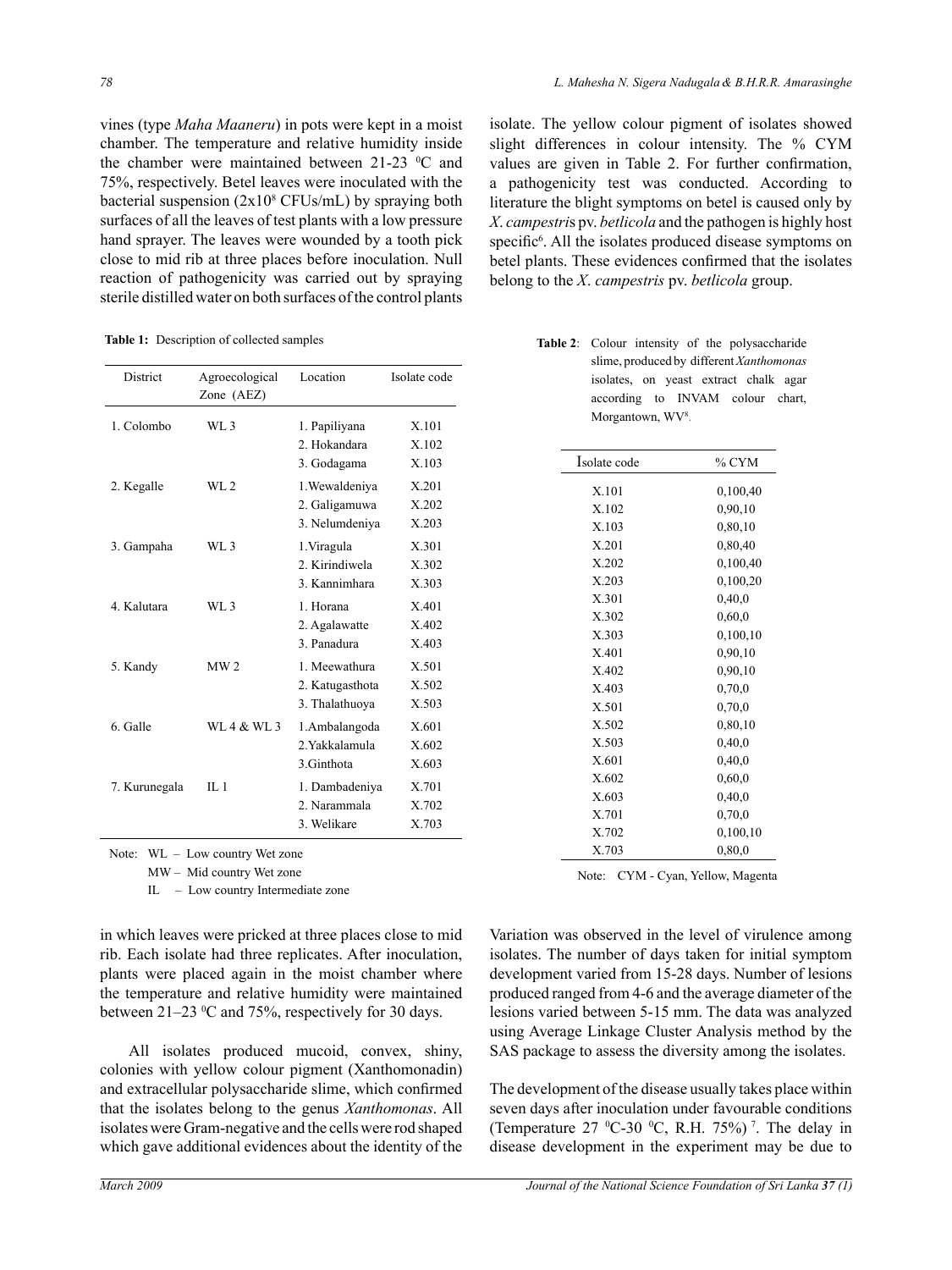

## **Average distance between clusters**

**Figure 1:** Dendogram showing the different clusters of *X*. *campestris* pv. *betlicola*  isolates, obtained by Average Linkage Cluster Analysis of three parameters related to virulence level

low ambient temperature  $(21^{\circ}C - 23^{\circ}C)$  that prevailed, during experimentation.

All plants used for the pathogenicity test were at the same growing stage, belonging to the same type *Maha Maaneru* and were obtained from the same nursery. Therefore, it can be stated that the variation due to host factors is negligible. Initial amount of inoculum used for the test was also the same. So, the variation in the parameters measured should be mainly due to genetic variation among the isolates.

Interestingly, each cluster consisted of isolates from different districts, which showed that the genetic make up of the isolate does not depend on climatic factors/ geological distribution. This may be due to the fact that betel plants are distributed all over the country and are propagated by means of vegetative cuttings.

In cluster analysis, normalized Relative Mean Standard (RMS) distance gives a measure of variation among the isolates. For example, normalized RMS distance between isolate code X.701 and X.702 was 0.00, which shows that those two isolates are identical with